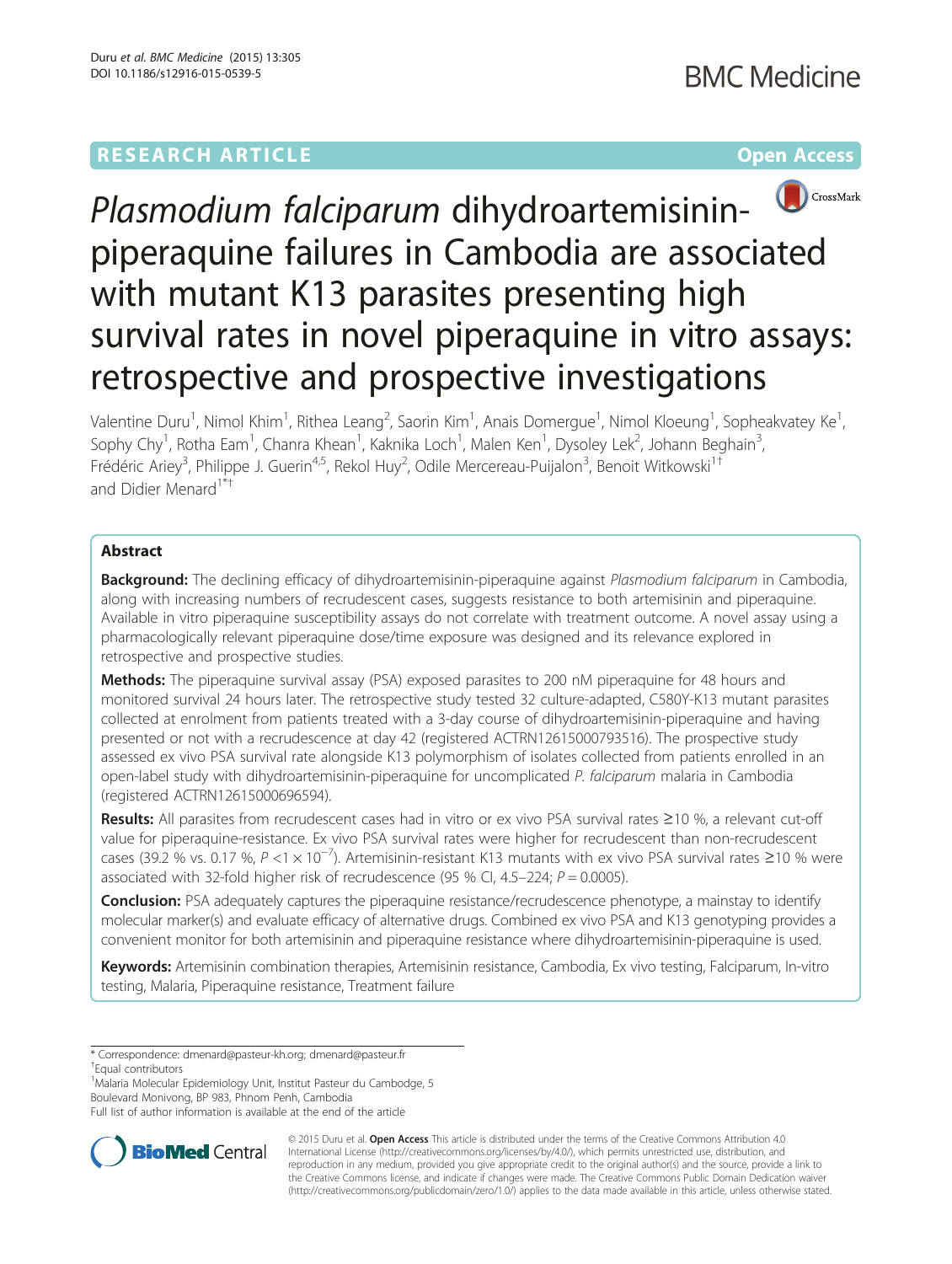## Background

Artemisinin combination therapies (ACTs), the most effective antimalarial medicines, are the mainstay of the management of uncomplicated Plasmodium falciparum malaria in endemic countries [[1\]](#page-9-0). Over the last decade, their wide use has contributed to a reduction in the worldwide burden of malaria [[1, 2](#page-9-0)]. Unfortunately, the recent emergence of P. falciparum resistance to artemisinin derivatives in Southeast Asia challenges malaria control and elimination efforts. Artemisinin-resistant P. falciparum malaria, first reported in western Cambodia in 2008–2009 [\[3](#page-9-0), [4](#page-9-0)], has since been observed in Thailand, Myanmar, Vietnam, and Lao People's Democratic Republic [[5](#page-9-0)–[9\]](#page-9-0), as well as China [[10\]](#page-9-0). Although parasites are resistant to artemisinin derivatives [\[11](#page-9-0)] resulting in delayed parasite clearance, ACTs remain clinically and parasitologically efficacious thanks to partner drug efficacy [\[9](#page-9-0)]. However, recent studies in Cambodia reported a 15–60 % rate of late clinical failures after the standard 3-day course of dihydroartemisinin-piperaquine, the recommended ACT since 2008 [\[12](#page-9-0)–[16](#page-9-0)]. This indicates that parasites with reduced susceptibility to both artemisinin and piperaquine are now prevalent in western Cambodia and neighboring provinces.

Artemisinin resistance is currently clinically defined as a parasite clearance half-life of 5 hours or more in Southeast Asia or persistence of microscopically detectable parasites on day 3 after treatment with an ACT [\[9](#page-9-0)]. The corresponding in vitro phenotype is a survival rate of more than 1 % in the Ring-stage Survival Assays (in vitro  $RSA^{0-3h}$  and ex vivo RSA) [[11,](#page-9-0) [17\]](#page-10-0) associated with polymorphisms in the propeller domain of the Kelch 13 gene [\[17](#page-10-0)-[19](#page-10-0)]. In contrast, piperaquine resistance is poorly characterized. It is currently identified by late clinical failures in patients treated with standard 3 day course of dihydroartemisinin-piperaquine. However, robust evidence of parasite-dependent resistance to piperaquine is lacking as there is no reliable in vitro phenotype and no validated genetic molecular marker. Population-based analysis of in vitro susceptibility showed recent temporal increasing geometric means of inhibitory concentration 50 % ( $IC_{50}$ ) for piperaquine [[12](#page-9-0), [13,](#page-9-0) [20](#page-10-0)], but a demonstration of a direct association between high piperaquine  $IC_{50}$  or inhibitory concentration 90 %  $(IC_{90})$  for isolates prior to treatment and dihydroartemisinin-piperaquine failure is lacking. Moreover,  $IC_{50}$  or  $IC_{90}$  for piperaquine in day 0 isolates from recrudescent patients are distributed over a wide range, which overlaps with  $IC_{50}$  values of isolates from nonrecrudescent patients. In other words, whether the temporal increase of geometric mean of  $IC_{50}$  or  $IC_{90}$  for piperaquine reflects elimination of the most susceptible parasites to piperaquine or emergence of piperaquineresistant parasites remains unknown.

Herein, we report a novel in vitro assay – the piperaquine survival assay (PSA) – designed to mimic in vivo exposure of parasites to a pharmacologically relevant dose of piperaquine (200 nM for 48-hours as the piperaquine half-life is estimated to  $\sim$ 9 days) [\[21\]](#page-10-0). In a retrospective study, we evaluate the association between occurrence of recrudescence and in vitro PSA survival rates of C580Y K13-mutant (artemisinin-resistant), cultureadapted P. falciparum isolates collected at day 0 from patients treated in 2012 with dihydroartemisininpiperaquine. In this prospective study, conducted in 2014, we explore whether the survival rate in the ex vivo PSA combined with K13 polymorphism are predictive of dihydroartemisinin-piperaquine treatment failure. Candidate molecular markers reported as associated with piperaquine-resistant P. falciparum are explored in parasites classified as piperaquine-resistant or piperaquinesusceptible by the in vitro PSA assay.

### Methods

## Study design and patients Retrospective investigation

One hundred forty six patients with acute uncomplicated falciparum malaria were enrolled in WHO therapeutic efficacy studies conducted in 2012–2013 at health centres in western and eastern Cambodia [[16\]](#page-9-0). After obtaining written informed consent from patients or parents/guardians of children, blood samples were collected before treatment into acid-citrate-dextrose tubes (Becton-Dickinson, Franklin Lakes, NJ, USA) and were then adapted to culture and in vitro susceptibility testing [[11\]](#page-9-0). Patients were treated with dihydroartemisininpiperaquine (Duo-Cotecxin®, dihydroartemisinin 40 mg and piperaquine 320 mg, Zhejiang Holley Nanhu Pharamaceutical Co. Ltd, Jiaxing, Zhejiang province, China) and followed-up for 42 days (2009 WHO protocol) [[16](#page-9-0)]. The proportion of *P. falciparum* recrudescent infections at day 42, after PCR-correction, was assessed, along with blood piperaquine concentrations at day 7 [[16](#page-9-0)].

Ethical approvals were obtained from the National Ethical Committee for Health Research of the Cambodian Ministry of Health. The trial was registered at the Australian New Zealand Clinical Trials Registry (ACTRN12615000793516). Among these patients, 32 culture-adapted parasites harboring the artemisinin-resistance C580Y K13 mutation were chosen for testing (to assess only piperaquine resistance): 21 from non-recrudescent and 11 from recrudescent patients (Additional file [1\)](#page-9-0) [[16\]](#page-9-0).

#### Prospective study

Between May 2014 and February 2015, patients with uncomplicated falciparum malaria were recruited, treated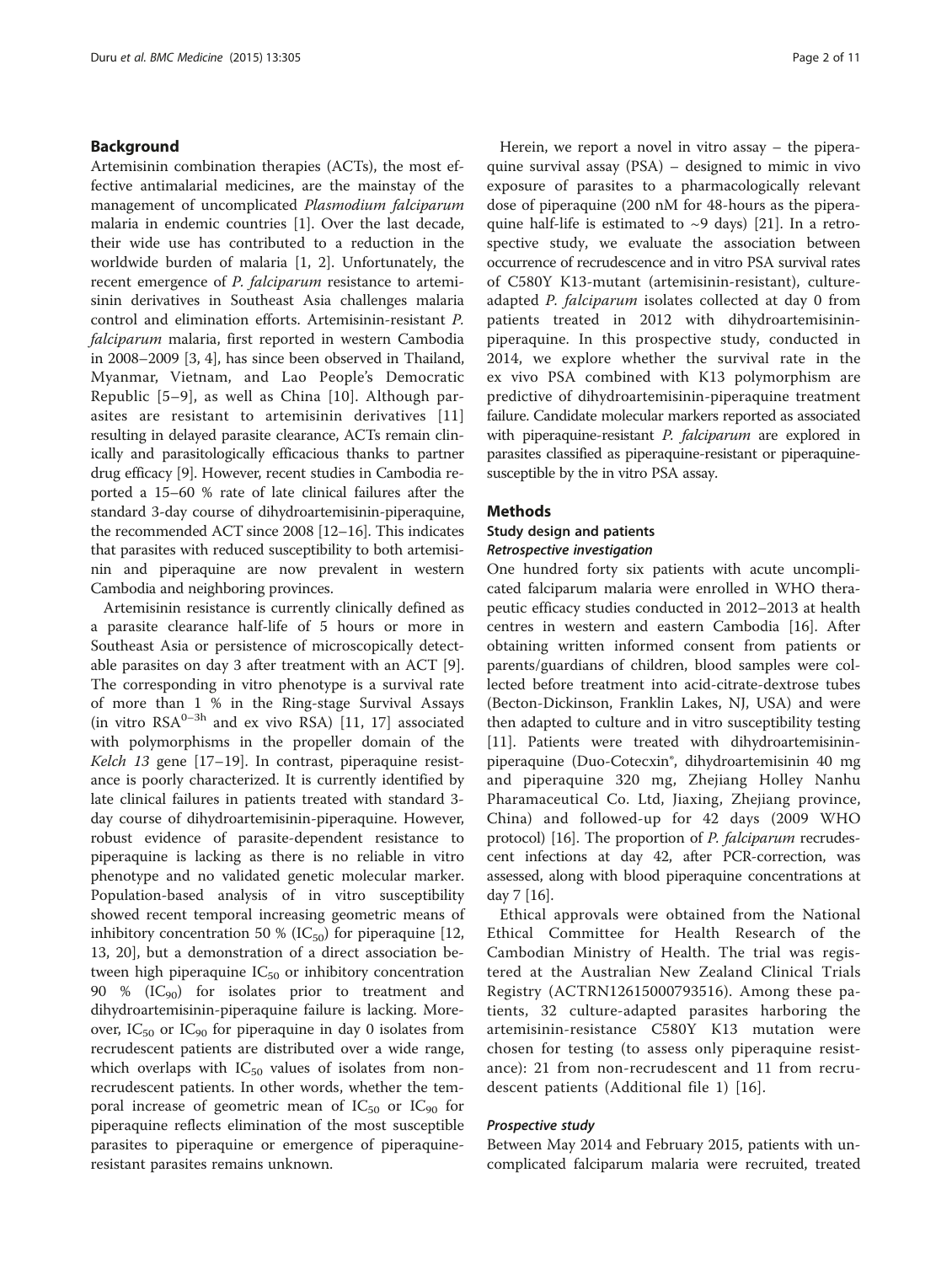and followed-up for 42 days at district health centres in Rattanakiri, Siem Reap, Stung Treng, and Mondulkiri provinces [[16\]](#page-9-0). Briefly, after obtaining written informed consent from patients or parents/guardians of children, a finger prick blood sample was collected at enrolment for thick/thin blood films and parasite genotyping and a 5 mL venous blood sample was collected into acidcitrate-dextrose tubes for ex vivo PSA. Falciparum malaria was diagnosed by microscopic examination of Giemsa-stained thick/thin blood films and parasitemia was calculated from the number of parasites per 200 white blood cells, assuming a total white cell count of 8000/μL [[16](#page-9-0)]. Patients failing dihydroartemisininpiperaquine therapy with recurrent P. falciparum infection were retreated with artemether plus mefloquine as per national guidelines. Filter-paper blood spots collected on day 0 and day of recurrent parasitemia were used to determine 12 single-nucleotide polymorphisms [\[11\]](#page-9-0) and classify recurrent infections into reinfections in case of distinct genetic profiles or recrudescent parasites when those profiles were similar. The primary outcome was PCR-corrected P. falciparum recrudescence within 42 days (see patient information in Additional file [2](#page-9-0)). Ethical approvals were obtained from the National Ethical Committee for Health Research of the Cambodian Ministry of Health and the trial was registered at Australian New Zealand Clinical Trials Registry (ACTRN12615000696594).

#### In vitro parasite adaptation

Isolates collected on day 0 of enrolment were adapted to in vitro culture and maintained using the following conditions: 2 % hematocrit  $(O^+)$  blood group, blood bank, Phnom Penh, Cambodia) in RPMI 1640 supplemented with 2.5 % decomplemented human plasma (blood bank, Phnom Penh, Cambodia) and 0.5 % Albumax II (Gibco-Life Technologies SAS, France) at 37 °C in a 5 %  $CO<sub>2</sub>$ , 5 %  $O<sub>2</sub>$  wet atmosphere [[11](#page-9-0)]. Culture adaptation was considered successful after 3 weeks of culture. The 3D7 reference strain obtained from MR4 was maintained in the same conditions.

#### Standard isotopic in vitro susceptibility testing

Piperaquine, mefloquine, dihydroartemisinin and chloroquine were obtained from the WorldWide Antimalarial Resistance Network. In vitro susceptibility of cultureadapted P. falciparum parasites was assessed using the 48-h isotopic test monitoring incorporation of [3H] hypoxanthine (Amersham, Les Ulis, France), as previously described [\[11](#page-9-0)], with the 3D7 line as a quality control. Results were expressed as  $IC_{50}$  and  $IC_{90}$ , which values were determined by non-linear regression using the on-line WorldWide Antimalarial Resistance Network IVART software and the on-line ICestimator software ([www.antimalarial-icestimator.net\)](http://www.antimalarial-icestimator.net), respectively [[22\]](#page-10-0).

#### Piperaquine survival assays (PSA)

The PSA were performed with 0–3-h post-invasion rings from culture-adapted parasites (in vitro PSA) or directly with parasites collected from patients (ex vivo PSA) (Fig. [1](#page-3-0)). Parasite density and hematocrit levels were adjusted to 0.1–2 % and 2 %, respectively. Parasites were cultivated for 48 h at 37C° under a 5 % CO<sub>2</sub>, 5 % O<sub>2</sub> wet atmosphere with 200 nM piperaquine tetraphosphate tetrahydrate (exposed culture) or 0.5 % lactic acid (nonexposed culture). After 48 h, cultures were washed once with 12 mL RPMI 1640, resuspended in complete medium (RPMI 1640, 0.5 % Albumax II, 2 % heatinactivated O+ plasma, 50 μg/mL gentamicin), and cultured for a further 24 h. Thin blood smears were prepared, methanol-fixed and stained with 10 % Giemsa (Merck KGaA, Darmstadt, Germany) for 45 min. The proportion of viable parasites in exposed and nonexposed cultures was evaluated by counting parasites having developed into second-generation rings or trophozoites with normal morphology. For each assay, 20,000 erythrocytes were assessed by two independent microscopists blinded to the clinical data. In case of a difference greater than 20 %, slides were examined by a third microscopist, also blinded to the clinical data. Susceptibility to piperaquine was defined as the median survival rate calculated using the following formula:

PSA survival rate (%)

$$
= \frac{\text{Number of viable parasites in exposed culture}}{\text{Number of viable parasites in non-exposed culture}} \times 100.
$$

## Detection of mutations and copy number variation of candidate resistant genes

Following gDNA extraction from the 32 culture-adapted parasites (QIAamp DNA Blood Mini Kit, Qiagen, Valencia, CA), whole-genome sequencing was performed using Illumina paired-reads sequencing [[17\]](#page-10-0). Raw sequence files were filtered using Fqquality tool and the trimmed reads from controlled Fastq files were mapped on the P. falciparum 3D7 reference genome with the Burrows-Wheeler Alignment. A pileup file was prepared using Samtools and formatted using in-house software to implement the data into the Wholegenome Data Manager database [\[17\]](#page-10-0), which was used to align partial or whole genomes and detect mutations or copy number variation in PF3D7\_0709000 [[23\]](#page-10-0), PF3D7\_0523000 [[16,](#page-9-0) [24](#page-10-0)], PF3D7\_0112200 [[25\]](#page-10-0), PF3D7\_1229100 [\[26](#page-10-0)], MAL10:688956 [\[13](#page-9-0)], MAL13:1718319 [[13\]](#page-9-0), PFE1010w [[23\]](#page-10-0), and PFE1085w [\[23](#page-10-0)] (Table [1](#page-4-0)).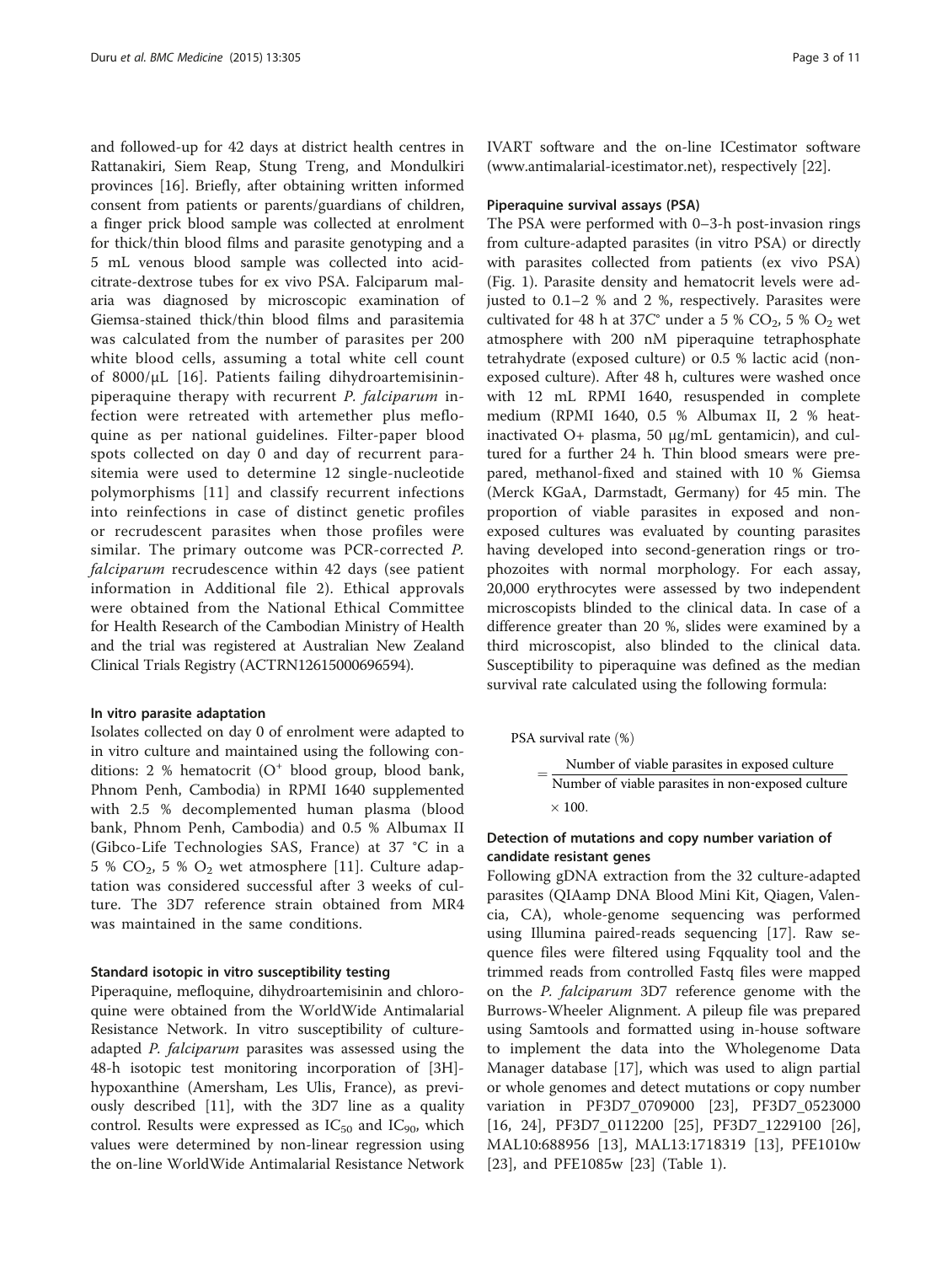<span id="page-3-0"></span>

DNA from day 0 blood samples (2014-propective study) was used to genotype the K13-propeller domain (PF3D7 1343700) and measure P. falciparum multidrug resistance 1 copy number, as previously described [[16](#page-9-0)].

### Statistical analysis

Data were analyzed with Microsoft Excel and MedCalc version 12 (Mariakerke, Belgium). Quantitative and qualitative data were expressed as median (interquartile range, IQR) or proportion (%), respectively. The Mann-Whitney U or the Kruskal-Wallis (H-test) tests were used for nonparametric comparisons. For categorical variables, proportions were examined by  $\chi^2$  or by Fisher exact tests. Relative risks were estimated using the Mantel-Haenszel test. The cumulative risk of failure at day 42 was assessed by survival analysis with the Kaplan-Meier method. Treatment outcome between patients harboring mutant or wild-type K13 parasites and PSA ex vivo survival rate < or ≥10 % at day 0 were compared using the Mantel-Haenszel log rank test and hazard ratio (HR). Two sided P values of <0.05 were considered statistically significant.

### Results

## In vitro phenotype of piperaquine resistance: 2012 retrospective analysis

Investigations of various risk factors associated with dihydroartemisinin-piperaquine failure in 32 artemisininresistant culture-adapted parasites collected at enrolment showed that the only significant parameter was the median mefloquine  $IC_{50}$ , which was significantly higher in isolates of non-recrudescent compared to recrudescent patients (32.2 nM, IQR: 19.4–39.8 nM vs. 19.7 nM, IQR: 15.5–22.2 nM, respectively,  $P = 0.03$  (Table [2](#page-5-0)).

Overall, we observed a lower frequency of interpretable curves for piperaquine (12/32, 37 %) compared to the other drugs tested (28/32; 87 % for mefloquine and 31/32, 97 % for chloroquine and dihydroartemisinin). A paradoxical increase of incorporation at high drug concentrations (≥100–200 nM piperaquine) was repeatedly observed (Additional file [3\)](#page-9-0), and this was more frequent in isolates from recrudescent (9/11, 82 %) than from non-recrudescent patients (11/21, 52 %). In contrast, every cultureadapted isolate gave interpretable in vitro PSA data and 83 % (19/23) of the isolates with a PSA survival rate ≥10 % had an unreliable concentration-response curve for piperaquine. Median survival rates were higher in day 0 isolates from recrudescent (51.9 %, IQR: 40.7– 61.5 %) than non-recrudescent patients (34.4 %, IQR: 0.8–52.2 %,  $P = 0.04$ , Table [2](#page-5-0)). All day 0 culture-adapted isolates from recrudescent patients had a PSA survival rate ≥10 %, whereas survival rates from nonrecrudescent patients ranged from 0.3 % to 77.4 % (Fig. [2\)](#page-6-0).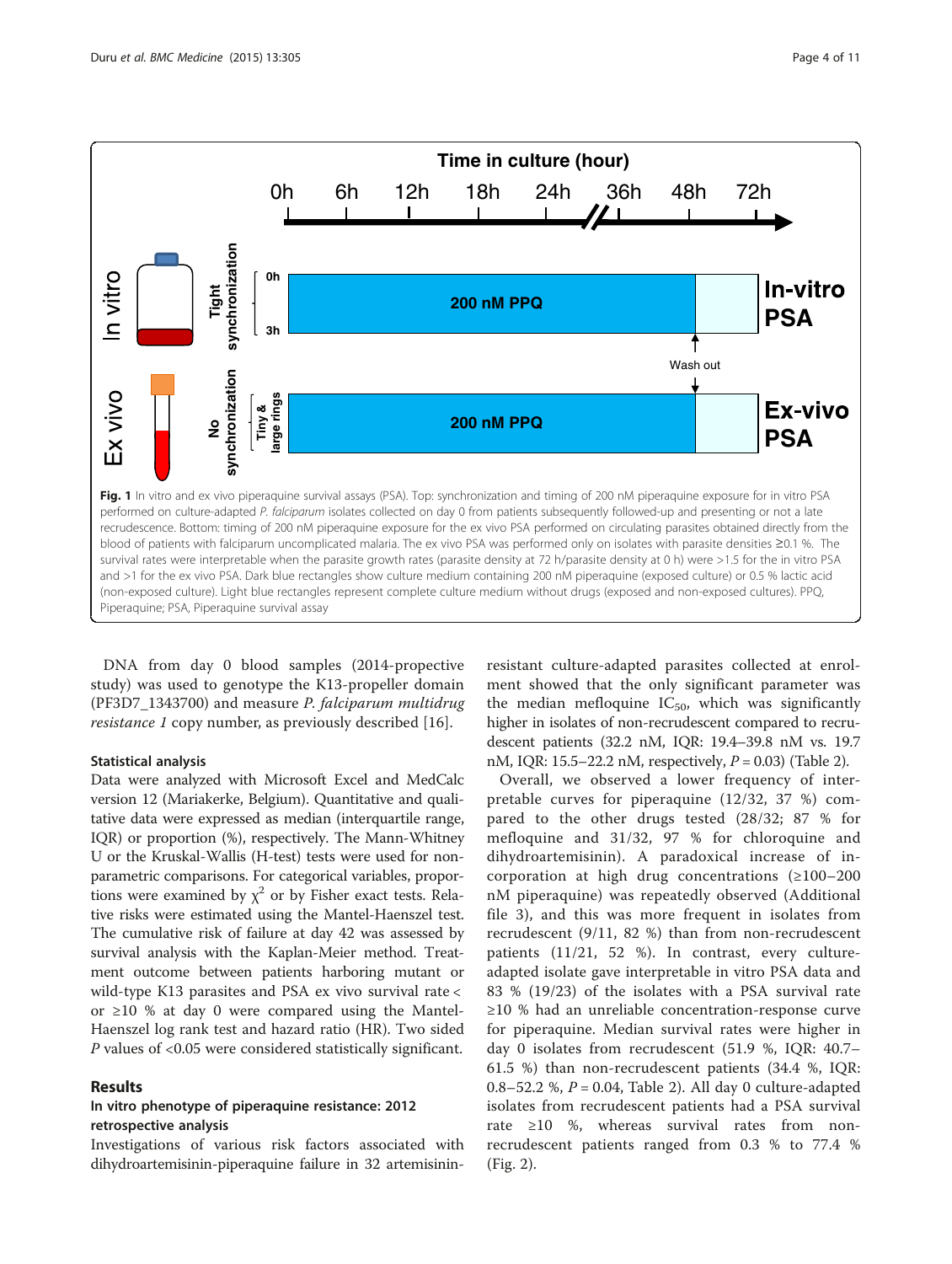<span id="page-4-0"></span>Table 1 Association between candidate molecular markers (mutations and copy number variation (CNV)) previously associated with piperaquine resistance and in vitro piperaquine survival assay (PSA) phenotypes of 32 culture-adapted isolates collected from patients treated with 3-day courses of dihydroartemisinin-piperaquine in 2012

| Gene polymorphism                                                                    |                                                     | Piperaquine survival assay (PSA) |                                |           |                      |                                     |                      |
|--------------------------------------------------------------------------------------|-----------------------------------------------------|----------------------------------|--------------------------------|-----------|----------------------|-------------------------------------|----------------------|
|                                                                                      |                                                     | n                                | Survival rate<br>(median, IQR) | $P$ value | PSA <10 %<br>$n = 8$ | PSA $\geq$ 10 % P value<br>$n = 21$ |                      |
| P. falciparum chloroquine resistant transporter<br>gene - Pfcrt (PF3D7_0709000)      |                                                     |                                  |                                |           |                      |                                     |                      |
| Alleles                                                                              | 74l/75E/76 T/220S/271E/326S/343L/356 T/371l         | 7                                | $61.5(53.6 - 69.2)$            | 0.005     | $0(0\%)$             | 7 (33 %)                            | $0.03***$            |
|                                                                                      | 74I/75E/76 T/220S/271E/326S/356T/371I (Dd2 allele)  | -16                              | 12.8 (0.6-43.7)                |           | 8 (100 %)            | 8 (38 %)                            |                      |
|                                                                                      | 74l/75E/76 T/220S/271E/326S/353V/356 T/371l         | 2                                | 49.2 (37-61.5)                 |           | $0(0\%)$             | 2(9.5%)                             |                      |
|                                                                                      | 74l/75E/76 T/97Y/220S/271E/326S/356T/371I           | $\overline{4}$                   | 47.1 (40.9-61.2)               |           | $0(0\%)$             | 4 (19 %)                            |                      |
| P. falciparum multidrug resistance 1 gene -<br>Pfmdr-1 (PF3D7_0523000)               |                                                     |                                  |                                |           |                      |                                     |                      |
| Alleles                                                                              | 643D                                                | 1                                | 70.6                           | 0.16      | $0(0\%)$             | 1(5%                                | 0.27                 |
|                                                                                      | 184 F                                               | 16                               | $51.8(3.5-61.5)$               |           | 5 (63 %)             | 11 (52 %)                           |                      |
|                                                                                      | 184 F/293D                                          | 3                                | 19.3 (9.3-35.4)                |           | $1(12\%)$            | 2(9.5%)                             |                      |
|                                                                                      | 184 F/1087 L                                        | 6                                | 44 (40.1-49.6)                 |           | $0(0\%)$             | 6(29%)                              |                      |
|                                                                                      | wild-type                                           | 3                                | $0.8(0.5-27.9)$                |           | 2(25%)               | 1(5%                                |                      |
| CNV (957885 to 962144)                                                               | single copy                                         | 24                               | 48.1 (38.2-60.1)               | 0.001     | 3(38%)               | 21 (100 %)                          | $10^{-3***}$         |
|                                                                                      | multi-copy (184 F, $n = 2$ and wild-type, $n = 3$ ) | 5                                | $0.6(0.4 - 2.1)$               |           | 5 (62 %)             | $0(0\%)$                            |                      |
| P. falciparum multidrug resistance-associated<br>protein 1 - Pfmrp-1 (PF3D7_0112200) |                                                     |                                  |                                |           |                      |                                     |                      |
| Alleles                                                                              | 191Y/437A/785 N/876 V/1007 M                        | 3                                | $0.8(0.5-83.1)$                | 0.15      | 2(25%)               | 1(5%                                | $0.02$ <sup>**</sup> |
|                                                                                      | 191Y/437A/876 V                                     | $\mathbf{1}$                     | 37                             |           | $0(0\%)$             | 1(5%                                |                      |
|                                                                                      | 191Y/437A/876 V/1390 T                              | 16                               | 50.5 (39.7-60.1)               |           | $1(13\%)$            | 15 (72 %)                           |                      |
|                                                                                      | 191Y/437A/876 V/1390 T/1669D                        | 1                                | 0.6                            |           | $1(12\%)$            | $0(0\%)$                            |                      |
|                                                                                      | 191Y/325S/437A                                      | 8                                | 22.9 (0.6-47.1)                |           | 4 (50 %)             | 4 (19 %)                            |                      |
| P. falciparum multidrug resistance-associated<br>protein 2 - Pfmrp-2 (PF3D7_1229100) |                                                     |                                  |                                |           |                      |                                     |                      |
| Alleles                                                                              | 199 V/295R/593D/714I/1527 T/1531I                   | $\mathbf{1}$                     | 0.7                            | 0.07      | $1(12.5\%)$          | $0(0\%)$                            | 0.003                |
|                                                                                      | 199 V/622D/646D/714I/1188 N/1527 T/1531I            | 2                                | $3.5(0.6-6.4)$                 |           | 2(25%)               | $0(0\%)$                            |                      |
|                                                                                      | 199 V/646D/714I/1176 N/1188 N/1527 T/1531I          | $\mathbf{1}$                     | 0.8                            |           | $1(12.5\%)$          | $0(0\%)$                            |                      |
|                                                                                      | 199 V/646D/714I/1188 N/1527 T/1531I                 | 10                               | 58.7 (29.0-62.1)               |           | 2(25%)               | 8 (35 %)                            |                      |
|                                                                                      | 199 V/646D/714I/1527 T/1531I                        | 16                               | 41.7 (38.2-51.6)               |           | $1(12.5\%)$          | 15 (65 %)                           |                      |
|                                                                                      | 199 V/646D/714I/964D/970 N/1527 T/1531I             | 1                                | 0.3                            |           | $1(12.5\%)$          | $0(0\%)$                            |                      |
| MAL10:688956 (Chr10)                                                                 |                                                     |                                  |                                |           |                      |                                     |                      |
| Alleles                                                                              | 3D7 allele type (T)                                 | 10                               | 22.9 (0.6-51.8)                | 0.20      | 5 (62.5 %)           | 5 (24 %)                            | 0.08                 |
|                                                                                      | V1/S mutant-type (A)                                | 19                               | 46.7 (31-58.2)                 |           | 3 (37.5 %)           | 16 (76 %)                           |                      |
| MAL13:1718319 (Chr13)                                                                |                                                     |                                  |                                |           |                      |                                     |                      |
| Alleles                                                                              | 3D7 allele type (A)                                 | 1                                | 0.3                            |           | $1(12.5\%)$          | $0(0\%)$                            | 0.27                 |
|                                                                                      | V1/S mutant-type (T)                                | 28                               | 41.6 (12.8-57.7)               |           | 7 (87.5 %)           | 21 (100 %)                          |                      |
| PFE1010w (Chr5, 831614 to 834340)                                                    |                                                     |                                  |                                |           |                      |                                     |                      |
| CNV                                                                                  | single copy                                         | 29                               | $\overline{\phantom{0}}$       |           | 8 (100 %)            | $21(100\%)$ -                       |                      |
|                                                                                      | multi-copy                                          | $\mathsf{O}\xspace$              |                                |           | $0(0\%)$             | $0(0\%)$                            |                      |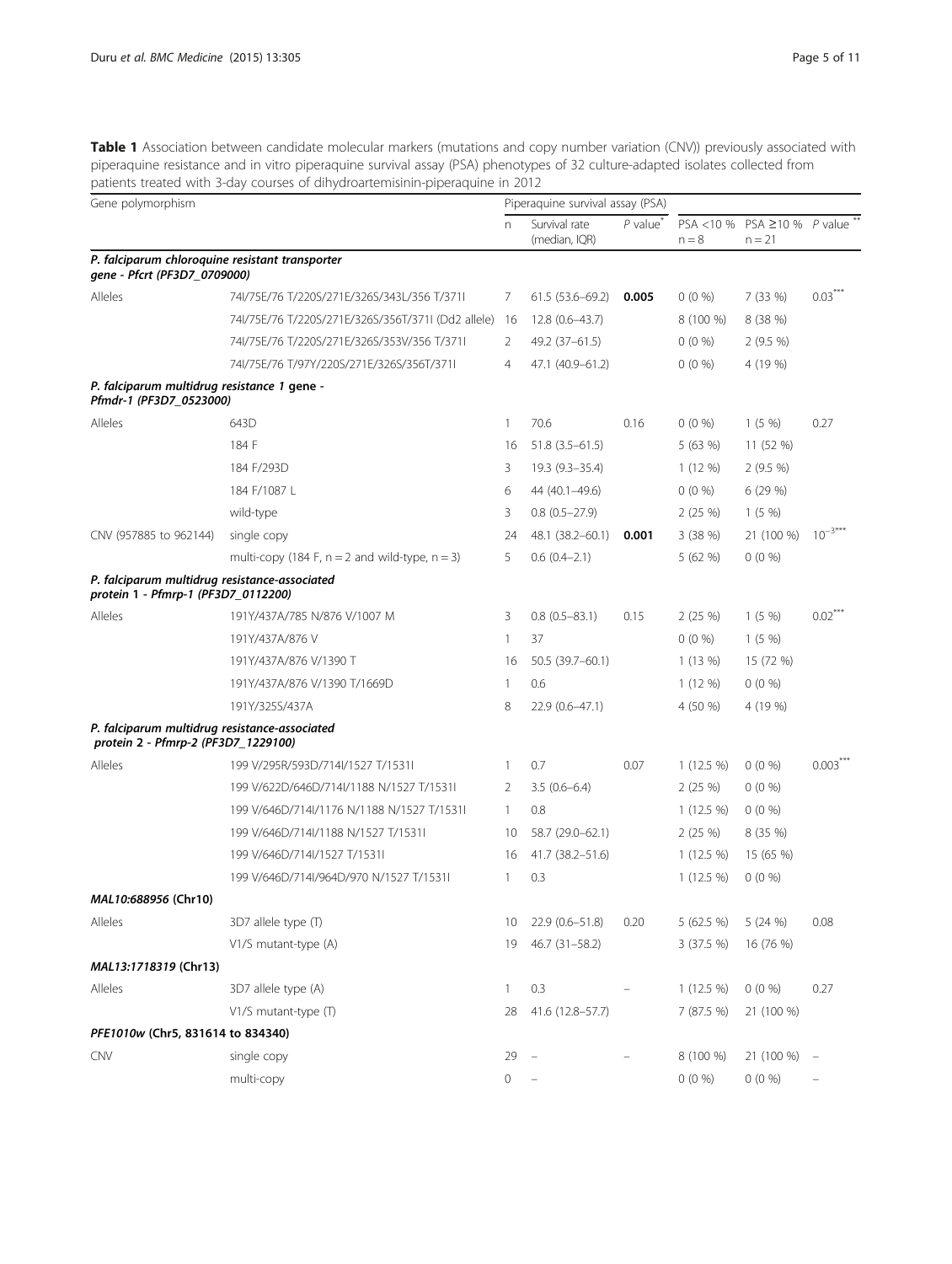<span id="page-5-0"></span>Table 1 Association between candidate molecular markers (mutations and copy number variation (CNV)) previously associated with piperaquine resistance and in vitro piperaquine survival assay (PSA) phenotypes of 32 culture-adapted isolates collected from patients treated with 3-day courses of dihydroartemisinin-piperaquine in 2012 (Continued)

| PFE1085w (Chr5, 882373 to 884898) |             |            |        |                          |                        |                         |  |
|-----------------------------------|-------------|------------|--------|--------------------------|------------------------|-------------------------|--|
| CNV                               | single copy | 2Q.        | $\sim$ | $\overline{\phantom{m}}$ | 8 (100 %) 21 (100 %) – |                         |  |
|                                   | multi-copy  | $\sim$ $-$ |        |                          | $0(0\%)$               | $0(0\% )$<br>$\sim 100$ |  |

Pfcrt Dd2, MAL10:688956 and MAL13:1718319 allele types are defined based on sequences available at plasmoDB.org

\* Calculated by the Mann-Whitney U or Kruskal-Wallis (H-test) tests

\*\*Calculated by the Fisher exact or  $\chi^2$  tests \*\*\*Significant P values are shown in bold font

#### Ex vivo PSA: 2014 prospective study

In a prospective study conducted in 2014, 178 patients presenting to district health centres with uncomplicated falciparum malaria were enrolled, administered standard 3-day dihydroartemisinin-piperaquine treatment and followed-up to day 42 or day of failure [\[16](#page-9-0)]. Detection of K13-propeller mutations and ex vivo PSA survival rates of day 0 isolates were achieved for 74 patients (Additional file [4\)](#page-9-0): 50 patients were classified as non-recrudescent and 24 patients as recrudescent,

Table 2 Patient and parasitological characteristics of 32 culture-adapted isolates and their association with dihydroartemisininpiperaquine treatment outcome at day 42 in Cambodian patients, Cambodia (2012 retrospective study)

| Risk factors                                                |                                       | All patients<br>$n = 32$ | Non-recrudescent patients<br>$n = 21$ | Recrudescent patients P value<br>$n = 11$ |                        |
|-------------------------------------------------------------|---------------------------------------|--------------------------|---------------------------------------|-------------------------------------------|------------------------|
| Patient                                                     |                                       |                          |                                       |                                           |                        |
| Age, years (median, IQR)                                    |                                       | $19(16.5-23)$            | 19 (17.2-22.2)                        | 19 (14.2-23.5)                            | 0.67                   |
| Sex, male (n, %)                                            |                                       | 21 (66 %)                | 13 (62 %)                             | 8 (73 %)                                  | $0.70$ <sup>**</sup>   |
| Weight, kg (median, IQR)                                    |                                       | 49.5 (41.5 - 55.0)       | 50 (42.7-55.2)                        | 45.0 (40.2-54.7)                          | $0.49^{*}$             |
| Axillary temperature, °C (median, IQR)                      |                                       | 38.5 (38.1-39.5)         | 38.5 (38.4-39.5)                      | 38.5 (38.1-39.4)                          | 0.87                   |
| Dihydroartemisinin dose, mg/kg/day (median, IQR)            |                                       | $2.4(2.2-2.7)$           | $2.4(2.2-2.6)$                        | $2.4(2.2 - 2.7)$                          | $0.53*$                |
| Piperaquine dose, mg/kg/day (median, IQR)                   |                                       | 19.2 (17.5-21.3)         | 18.8 (17.4-21.0)                      | 19.4 (17.6-21.7)                          | $0.47$ <sup>*</sup>    |
| Target dose ≥2/16 mg/kg/d DHA/PPQ (n, %)                    |                                       | 29 (91 %)                | 18 (86 %)                             | 11 (100 %)                                | $0.53$ <sup>**</sup>   |
| Day 7 plasma piperaquine concentration, ng/mL (median, IQR) |                                       | 41.8 (31.6–58.5)         | 40.1 (30.4-56.7)                      | 47.5 (32.7-60.4)                          | $0.53^*$               |
| Day 3 parasite positive (n, %)                              |                                       | 10 (31 %)                | 6(29%)                                | 4 (36 %)                                  | $0.70$ <sup>**</sup>   |
| Parasite                                                    |                                       |                          |                                       |                                           |                        |
| Day 0 N° parasites per µL (median, IQR)                     |                                       | 15,879 (5,961-64,291)    | 13,936 (6,960-47,097)                 | 28,455 (5,250-81,063)                     | $0.59^{*}$             |
| Presence of K13 C580Y allele (n, %)                         |                                       | 32 (100 %)               | 21 (100 %)                            | 11 (100 %)                                | $1***$                 |
| Pfmdr1 copy number (median, range)                          |                                       | $1(1-3)$                 | $1(1-3)$                              | 1(1)                                      | $0.11$ <sup>*</sup>    |
| Chloroquine IC <sub>50</sub> at D0 (nM)                     | Interpretable $IC_{50}$ (n, %)        | 31 (97 %)                | 20 (95 %)                             | 11 (100 %)                                | $1***$                 |
|                                                             | median, IQR                           | 183 (94-308)             | 199 (72-306)                          | 150 (126-389)                             | 0.87                   |
| Piperaquine IC <sub>50</sub> at D0 (nM)                     | Interpretable IC <sub>50</sub> (n, %) | 12 (37 %)                | 10 (48 %)                             | 2(18%)                                    | $0.14$ <sup>**</sup>   |
|                                                             | median, IQR                           | 42.9 (22.4-52.7)         | 40.3 (7.6-52.1)                       | 55.6                                      | $0.39^{*}$             |
| Piperaquine IC <sub>90</sub> at D0 (nM)                     | Interpretable $IC_{90}$ (n, %)        | 12 (37 %)                | 10 (48 %)                             | 2(18%)                                    | $0.14***$              |
|                                                             | median, IQR                           | 81.7 (58.1-119.8)        | 72.2 (54.3-96.0)                      | 132.6                                     | $0.06^*$               |
| Mefloquine $IC_{50}$ at D0 (nM)                             | median, IQR                           | 42.9 (22.4-52.7)         | $40.3(7.6 - 52.1)$                    | 55.6                                      | $0.39*$                |
|                                                             | median, IQR                           | 24.4 (18.4-34.3)         | 32.2 (19.4-39.8)                      | 19.7 (15.5-22.2)                          | $0.03$ <sup>****</sup> |
| DHA $IC_{50}$ at D0 (nM)                                    | Interpretable $IC_{50}$ (n, %)        | 31 (97 %)                | 20 (95 %)                             | 11 (100 %)                                | $1***$                 |
|                                                             | median, IQR                           | $0.86(0.61 - 1.58)$      | $0.88(0.63 - 1.86)$                   | $0.83(0.61 - 1.02)$                       | $0.30^{*}$             |
| Survival rate (RSA <sup>0-3h</sup> ) (n, %)                 | Interpretable (n, %)                  | 32 (100 %)               | 21 (100 %)                            | 11 (100 %)                                | $1***$                 |
|                                                             | median, IQR                           | 13.2 (9.9-18.1)          | 12.3 (10.0-15.2)                      | $15.2$ $(8.1 - 20.9)$                     | 0.54                   |

\* Calculated by the Mann-Whitney U test

\*\*Calculated by Fisher exact test

 $*$ Significant  $\overline{P}$  values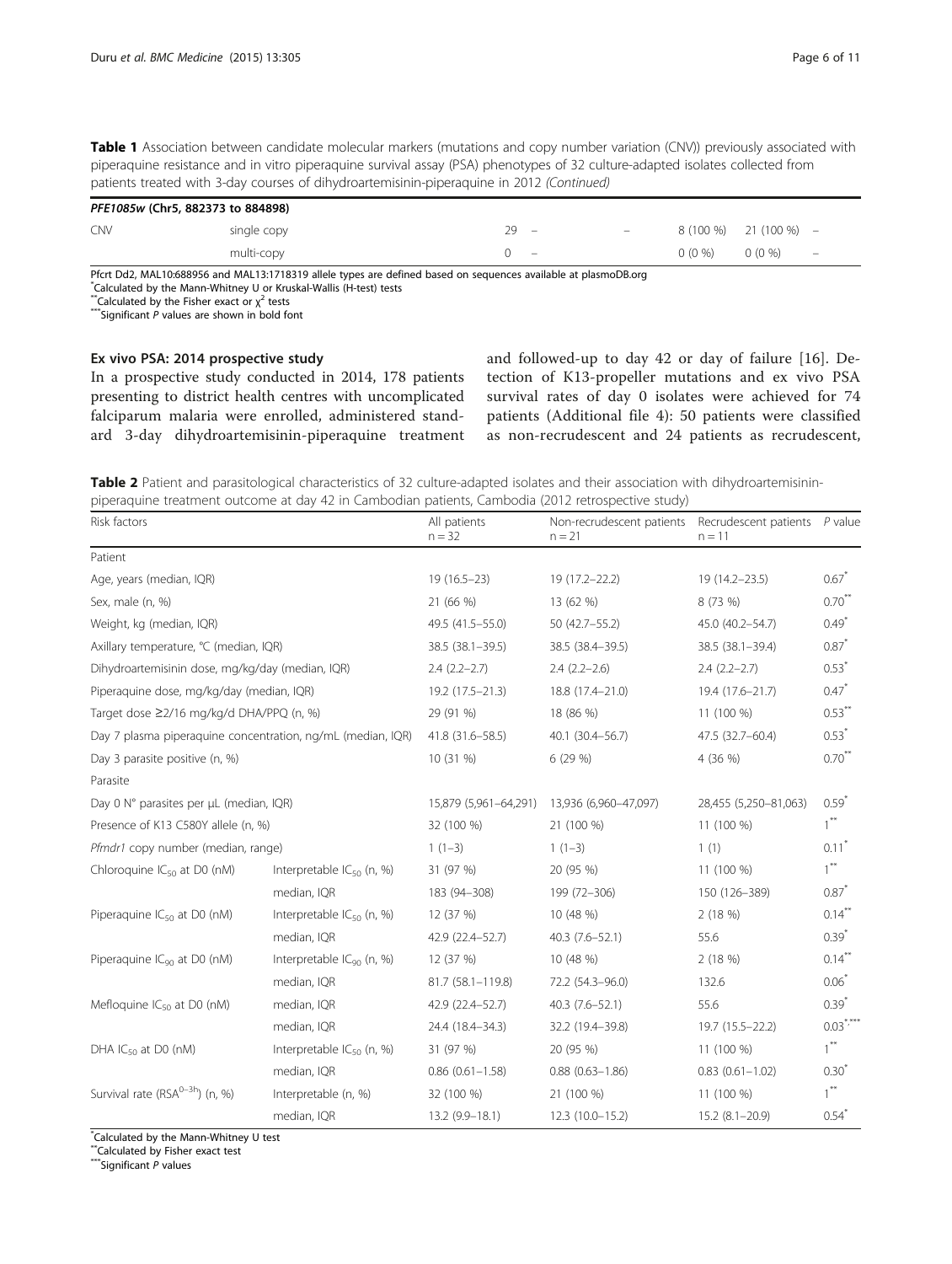<span id="page-6-0"></span>with a mean time to recrudescence of 28 days (IQR: 21–32.5 days).

Recrudescent infections were strongly associated with day 0 parasites presenting high survival rates in the ex vivo PSA (median = 39.2 %, IQR: 24.5–57.6 %) contrasting with parasites from non-recrudescent patients that had uniformly low survival (median = 0.17 %, IQR: 0.15–0.59 %, P  $\langle 1 \times 10^{-11} \rangle$  (Fig. 2). All day 0 blood samples from recrudescent patients had PSA survival rates ≥10 %. Recrudescence was also associated with presence of a mutant K13 allele (C580Y or Y493H) on day 0 (8/50, 16 % in nonrecrudescent patients vs. 23/24, 96 % in recrudescent patients,  $P < 1 \times 10^{-10}$ ). Thus, artemisinin resistance (defined as presence of a mutant K13 allele) was strongly associated with piperaquine resistance (defined as PSA survival rate ≥10 %;  $P < 1 \times 10^{-14}$ ) (Fig. [2](#page-9-0) and Additional file 2).

The cumulative incidence of parasitological failure after the 3-day dihydroartemisinin-piperaquine treatment was significantly higher in patients infected by mutant K13 parasites with a PSA survival rate ≥10 % ( $P$  <1 × 10<sup>-10</sup>, log rank test, Hazard Ratio = 14.3, 95 % CI, 4.6–44.6; Fig. [3\)](#page-7-0). These patients had a 32-fold higher risk of recrudescence (95 % CI, 4.5–224;  $P = 0.0005$ ; only 25.8 % (SD = 7.9 %) of these patients remained without parasites at day 42 after treatment.

Of note, as observed previously for artemisinin resistance [[11](#page-9-0)], data from the prospective study show a progressive decrease in piperaquine-resistant *P. falciparum* parasites from Western to Eastern Cambodia: 88.2 % (15/17) in Siem Reap, 61.5 % (8/13) in Stung Treng to 25.0 % (4/16) and 21.4 % (6/28) in Mondulkiri and Rattanakiri, respectively.

## Candidate molecular markers associated with piperaquine resistance

The 32 C580Y-K13 culture-adapted parasites were analyzed for possible association between candidate molecular markers and in vitro PSA survival rates (Table [1](#page-4-0)). Of



and ex vivo PSAs are expressed as the proportion of viable parasites in the exposed or non-exposed cultures (Fig. [1](#page-3-0)). Isolates (collected on day 0) are dichotomized according to the clinical outcome of infection in patients enrolled and treated with a 3-day course of dihydroartemisinin-piperaquine (non-recrudescence or recrudescence of P. falciparum infections within 42 days, after PCR-correction). The median of the proportion of viable parasites was significantly higher in isolates from subsequently recrudescent than non-recrudescent patients (in vitro PSAs 51.9 % vs. 34.4 %, respectively,  $P = 0.04$ ; ex vivo PSA: 39.2 % vs. 0.17 %, respectively,  $P < 1 \times 10^{-11}$ ). Each circle represents a P. falciparum isolate. Red and green colors refer to K13 mutant alleles (C580Y or Y493H) and K13 wild-type alleles, respectively. The black diamonds, the horizontal lines and I bars represent the medians and interquartile ranges. The dotted grey line represents the 10 % survival rate cut-off that distinguishes piperaquine-resistant (≥10 %) from piperaquine-sensitive (<10 %) parasites in PSAs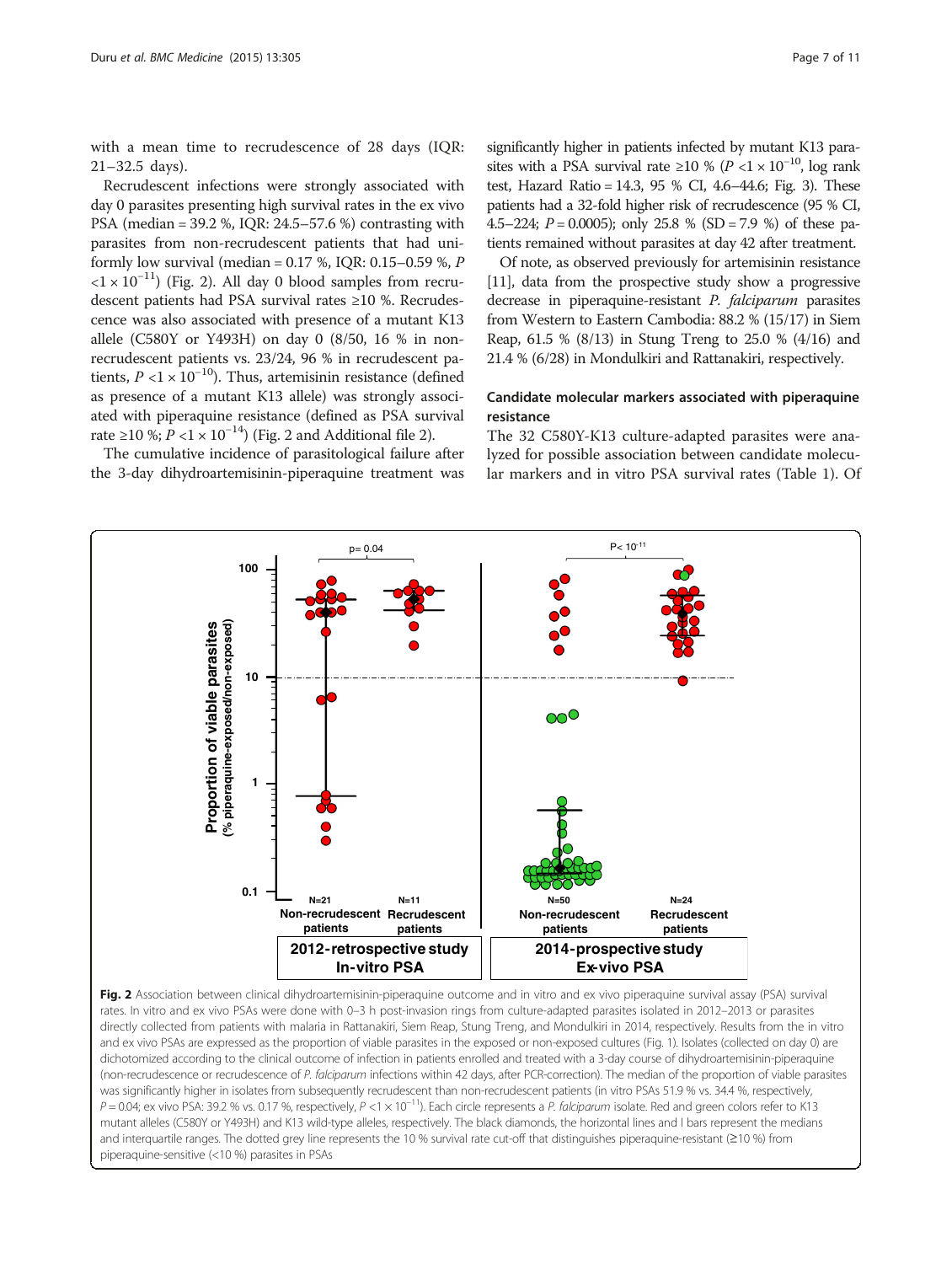<span id="page-7-0"></span>eight candidate genes tested [[13](#page-9-0), [16,](#page-9-0) [23](#page-10-0)–[26](#page-10-0)], specific mutations of *Pfcrt* and copy number variation of *Pfmdr1* were highly associated with piperaquine resistance (Additional file [5\)](#page-9-0). The isolates containing parasites with a variant of the Dd2 Pfcrt allele carrying either 97Y, 343 L or 353 V had higher median survival rates compared to those harboring the Dd2 allele. Pfmdr-1 single copy parasites had higher median survival rates than *Pfmdr-1* multi-copy parasites (48.1 % vs. 0.6 %,  $P \le 1 \times$  $10^{-3}$ ; Table [1](#page-4-0)).

## **Discussion**

Declining efficacy of ACTs and, more specifically, of dihydroartemisinin-piperaquine, can jeopardize the gains obtained during the last decade in controlling malaria in Cambodia. The proportion of patients who experience late treatment failure with dihydroartemisinin-piperaquine is on the increase and, worryingly, this trend appears to be spreading eastwards in the country. Artemisinin resistance accounts for slower clearance rates in the first 3 days of treatment, but late recrudescence is believed to reflect incomplete efficacy of the long half-life partner drug. Although significant progress has been made recently in the detection of artemisinin-resistant P. falciparum parasites [[11](#page-9-0), [17](#page-10-0), [19](#page-10-0)], tools to detect piperaquine resistance more rapidly than the 42-day post-treatment outcome are urgently needed. The work reported here fills this important gap in providing a robust in vitro assay clearly differentiating resistant isolates from susceptible ones.

 $IC_{50}$  data from standard in vitro assays have proved so far to be inadequate to assess piperaquine resistance;  $IC_{50}$  values have not distinguished recrudescent and non-recrudescent isolates in patients treated with dihydroartemisinin-piperaquine [\[12, 13, 15](#page-9-0), [16,](#page-9-0) [27](#page-10-0)]. The poor performance of the standard assays in this regard is possibly due to the relatively high frequency of noninterpretable curves observed frequently in assays of piperaquine resistant isolates. Indeed, most of the isolates collected from recrudescent patients (9/11) studied here gave non-interpretable curves (Additional file [3\)](#page-9-0), although all had conventional response curves to the other drugs tested. These anomalous curves presented a paradoxical increase of [3H]-hypoxanthine incorporation at piperaquine concentrations above 100–200 nM, the physiological concentration of piperaquine observed in blood in patients treated with a standard 3-day course of dihydroartemisinin-piperaquine during the first 3 days [[21\]](#page-10-0). Several factors might contribute to such atypical

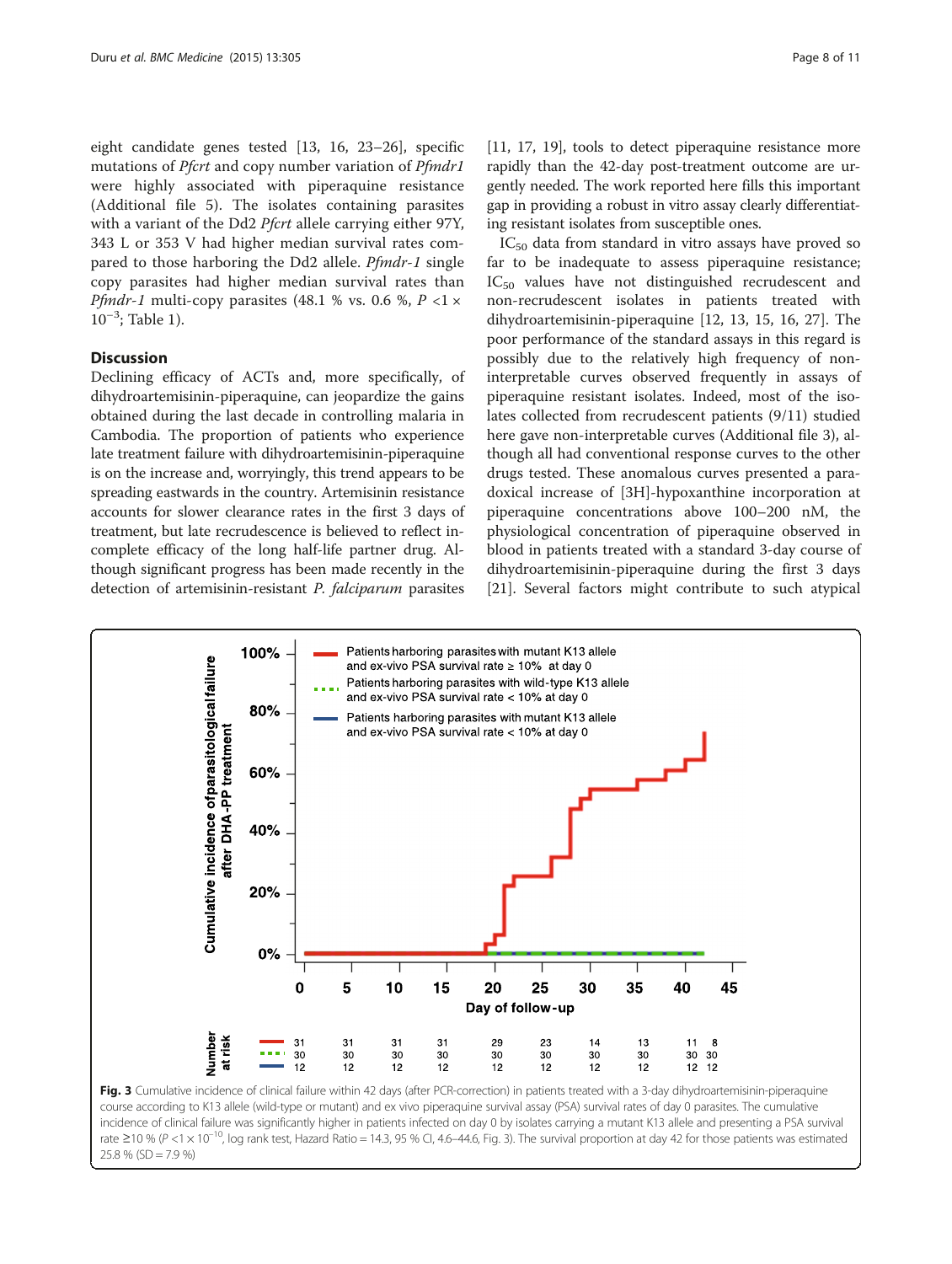profiles, reported previously for several ACT partner drugs, including altered transcriptional responses, increased protein production or nucleic acid precursor uptake for drugs ineffective on ring-stages, plate edge effects or mixed-clone infections [[22\]](#page-10-0). This last factor can be excluded here as we used culture-adapted single clone lines as well as the insolubility of the piperaquine powder at high concentrations (>100 nM) in drug test wells, as presented in Additional file [6](#page-9-0). Our data rather suggest that the paradoxical profiles might reflect an inducible mechanism of piperaquine resistance triggered at physiological concentrations (~200 nM). Inducible responses were avoided in the PSA by assessing the viability of the parasites over a 24 h period after the 48 h incubation. Importantly, non-interpretable curves were significantly more frequent for isolates with in vitro PSA survival rates ≥10 % (83 % vs. 0 %,  $P \le 1 \times 10^{-4}$ ; Additional file [1\)](#page-9-0). This cannot be reliably used as a phenotype proxy of piperaquine resistance as the effect cannot be differentiated from failed assays. To overcome the limitations of the current assays and obtain a robust assessment of piperaquine resistance, we developed the PSA based on the detection of viable parasites after exposure to 200 nM for 48 h. The PSA was designed to mimic in vivo exposure of P. falciparum parasites to physiological concentrations of piperaquine (200 nM) for 48 h (all parasite stages – from 0–3 h early ring stages to 48 h schizonts – were then exposed to piperaquine, as the piperaquine half-life is  $\sim$ 9 days after a standard cure in treated patients, to globally assess the parasite susceptibility over its entire life cycle). The assay was not designed to investigate the piperaquine susceptibility to different parasite stages (by exposing the parasite stages to shorter pulses). These experiments deserve to be performed in future studies to comprehensively decipher the mechanism of action/resistance of P. falciparum to piperaquine. Despite these limitations, the PSA highlights, for the first time, that survival rates from the ex vivo testing strongly correlate with the clinical outcome of 3-day dihydroartemisinin-piperaquine treatment. All samples isolated at day 0 from recrudescent infections had a PSA survival rate ≥10 %, a cut-off value that can be used to define resistance to piperaquine. The ex vivo PSA remarkably captured the survival capacity/ potential of day 0 parasites exposed to piperaquine, which became overt in patients only several weeks later. This was probably facilitated by the low complexity of day 0 infections, which in the large majority consisted of single parasite clones.

In vitro PSA testings carried out with isolates harboring the C580Y K13 mutation showed that resistance to piperaquine is not directly related to K13 polymorphism as 8 of 21 C580Y, artemisinin-resistant parasites isolated from non-recrudescent infections were susceptible to

piperaquine (PSA <10 %; Fig. [2\)](#page-6-0). However, the prospective study showed that essentially all parasites presenting a survival rate ≥10 % also carried a mutant K13 locus. This likely reflects the fact that, in patients, piperaquine resistance was selected from parasites that were already artemisinin-resistant, necessitating survival first to the fast acting drug (three short-pulses of dihydroartemisinin) and afterwards to the long-acting partner drug (piperaquine). The association with artemisinin resistance reflects this two-step selection process rather than being causal. In Western Cambodia, the extremely limited genetic diversity of the parasite populations means that almost all parasites carry K13 polymorphisms [[17, 28](#page-10-0), [29](#page-10-0)] and the selection for resistance to piperaquine was presumably correspondingly strong. Piperaquine resistance was also associated with other genetic polymorphisms. We confirm that single-copy *Pfmdr-1* (and consequently low mefloquine  $IC_{50}$ ) is associated with piperaquine resistance. All piperaquineresistant isolates (in vitro PSA survival rates ≥10 %) had a single *Pfmdr-1* copy (median PSA survival rate = 48 % vs. 0.6 % in *Pfmdr-1* multiple copy isolates,  $P =$ 0.0001), but the reverse was not true, as isolates with a single copy of *Pfmdr-1* were not all piperaquine-resistant (Additional file [5](#page-9-0)). This finding strongly supports the recent recommendation of the Cambodian National malaria control programs for using artesunate plus mefloquine as first-line treatment in provinces where dihydroartemisinin-piperaquine failure rates are above 10 %. We also found a possible association with three independent *Pfcrt* mutations on the Dd2 genetic background (Y97, L343, and V353). Whether these associations reflect the structure of Cambodian parasite populations stemming from recent bottlenecks [[28, 29](#page-10-0)] or a direct contribution to the phenotype remains to be investigated using genome-wide association studies and gene editing. The PSA will be particularly useful for such studies.

## Conclusion

The data presented here demonstrate that the ex vivo PSA is a convenient method for monitoring piperaquine resistance in the field, especially in areas of artemisinin resistance such as Vietnam and Myanmar where dihydroartemisinin-piperaquine is the recommended first line treatment of uncomplicated falciparum malaria. Ex vivo PSA combined with K13 genotyping informing on both artemisinin and piperaquine resistance has the potential to provide timely evidence at the country level and complement the therapeutic efficacy studies to inform national malaria control programs and policymakers about existing or emerging risks of artemisinin and piperaquine resistance.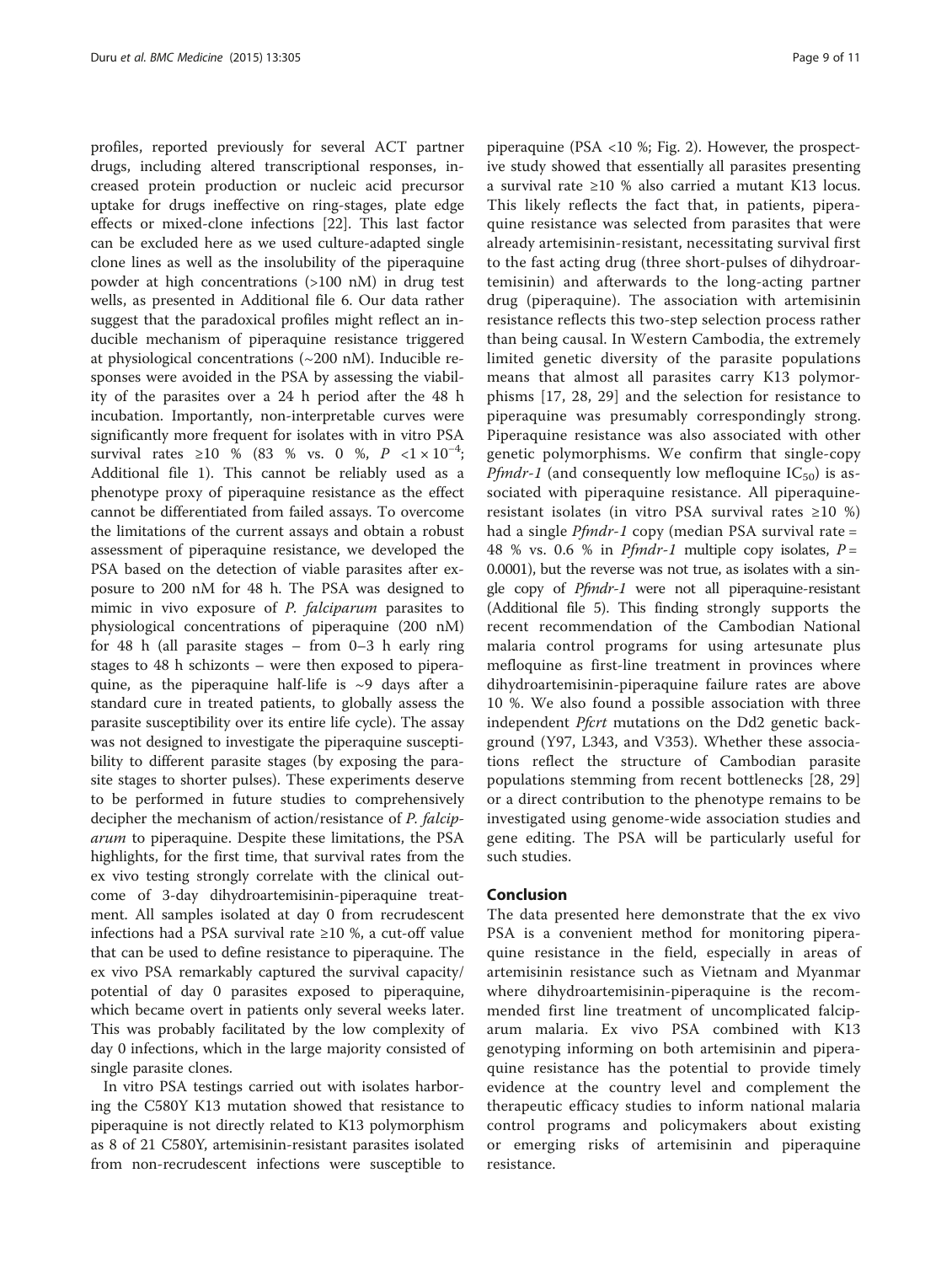### <span id="page-9-0"></span>Consent to publish

A written informed consent was obtained from any enrolled patients for publication. A copy of the written consent is available for review by the Editor of this journal.

## Additional files

[Additional file 1:](dx.doi.org/10.1186/s12916-015-0539-5) Patient information and corresponding data from in vitro piperaquine survival assays performed on 32 culture-adapted P. falciparum isolates from Cambodia collected on day 0 in 2012 from malaria patients treated with dihydroartemisinin-piperaquine. (PDF 94 kb)

[Additional file 2:](dx.doi.org/10.1186/s12916-015-0539-5) Patient information and corresponding data from ex vivo piperaquine survival assays performed on P. falciparum isolates from Rattanakiri, Siem Reap, Stung Treng and Mondulkiri provinces in 2014. (PDF 77 kb)

[Additional file 3:](dx.doi.org/10.1186/s12916-015-0539-5) Examples of interpretable piperaquine concentration-inhibition curves (Panel A) and non-interpretable piperaquine concentration-inhibition curves due to a paradoxical increase of apparent growth at high drug concentrations (Panel B: curves do not fit the data; Panel C: core criteria of curves are not acceptable). (PDF 40 kb)

[Additional file 4:](dx.doi.org/10.1186/s12916-015-0539-5) Flow chart of patients included in the final analysis of the 2014 retrospective study. Cambodia 2014 and isolates used in ex vivo assays. (PDF 52 kb)

[Additional file 5:](dx.doi.org/10.1186/s12916-015-0539-5) In vitro piperaquine survival assay survival rate distribution in 32 culture-adapted P. falciparum isolates from Cambodia in 2012 according to mutations or copy number variation in candidate genes significantly associated with piperaquine resistance (see Table [1](#page-4-0)). Panel A: mutations of P. falciparum chloroquine resistant transporter gene (Pfcrt); Panel B: copy

number variation of P. falciparum multidrug resistance 1 gene (Pfmdr-1). (PDF 85 kb)

[Additional file 6:](dx.doi.org/10.1186/s12916-015-0539-5) Results of the piperaquine concentration measurements in culture supernatants of different wells in plate used for the classical isotopic assay, containing increasing piperaquine concentrations (from 1.91 nM in PPQ11 to 2000 nM in **PPQ1).** (DOCX 12 kb)

#### Abbreviations

ACT: Artemisinin combination therapy; IC: Inhibitory concentration; PSA: Piperaquine survival assay.

#### Competing interests

The authors declare that they have no competing interests.

#### Authors' contributions

VD, PJG, OMP, BW, and DM contributed to study design. NK, SC, RE, CK, KL, MK, genotyped parasites. AD, NKl, SKe, VD, and BW performed in vitro and ex vivo drug assays. RL, DL, and RH gathered clinical data. JB and FA performed analysis of whole genome sequencing data. VD, BW, and DM analyzed data. VD, PJG, BW, OM-P, and DM wrote the first manuscript. All authors have read and approved the final manuscript.

#### Acknowledgments

We thank all patients enrolled in the therapeutic efficacy studies, the health centres staff and the staff from the National Center for Parasitology, Entomology and Malaria Control in Cambodia for their support. We are grateful to Joel Tarning (Mahidol Oxford Tropical Medicine Research Unit, Bangkok, Thailand; Centre for Tropical Medicine, University of Oxford, Oxford, United Kingdom) who performed the piperaquine concentration measurements. This work was funded by grants from Institut Pasteur du Cambodge, USAID and BMGF through the World Health Organization, and Institut Pasteur Paris. PJG is member of the Worldwide Antimalarial Resistance Network supported by the Bill and Melinda Gates Foundation. VD is supported by a doctoral fellowship from the International Division, Institut Pasteur. None of the funders had any role in study design, data collection, analysis, and interpretation, writing of the manuscript and in the decision to submit the manuscript for publication.

#### Author details

<sup>1</sup>Malaria Molecular Epidemiology Unit, Institut Pasteur du Cambodge, 5 Boulevard Monivong, BP 983, Phnom Penh, Cambodia. <sup>2</sup>National Center for Parasitology, Entomology and Malaria Control, Phnom Penh, Cambodia. <sup>3</sup>Department of Parasites and Insect Vectors, Institut Pasteur, Paris, France <sup>4</sup>WorldWide Antimalarial Resistance Network, Oxford, UK. <sup>5</sup>Centre for Tropical Medicine and Global Health, Nuffield Department of Medicine, Oxford University, Oxford, UK.

# Received: 30 August 2015 Accepted: 30 November 2015<br>Published online: 22 December 2015

#### References

- 1. World Health Organization. World malaria report 2014. 2014. [http://www.](http://www.who.int/malaria/publications/world_malaria_report_2014/en/) [who.int/malaria/publications/world\\_malaria\\_report\\_2014/en/.](http://www.who.int/malaria/publications/world_malaria_report_2014/en/) Accessed on the 12th December 2015.
- 2. World Health Organization. Guidelines for the treatment of malaria. Geneva: WHO; 2015.
- 3. Dondorp AM, Nosten F, Yi P, Das D, Phyo AP, Tarning J, et al. Artemisinin resistance in Plasmodium falciparum malaria. N Engl J Med. 2009;361(5):455–67.
- 4. Noedl H, Se Y, Schaecher K, Smith BL, Socheat D, Fukuda MM. Evidence of artemisinin-resistant malaria in western Cambodia. N Engl J Med. 2008;359(24):2619–20.
- 5. Amaratunga C, Sreng S, Suon S, Phelps ES, Stepniewska K, Lim P, et al. Artemisinin-resistant Plasmodium falciparum in Pursat province, western Cambodia: a parasite clearance rate study. Lancet Infect Dis. 2012;12(11):851–8.
- 6. Hien TT, Thuy-Nhien NT, Phu NH, Boni MF, Thanh NV, Nha-Ca NT, et al. In vivo susceptibility of Plasmodium falciparum to artesunate in Binh Phuoc Province. Vietnam Malar J. 2012;11:355.
- 7. Kyaw MP, Nyunt MH, Chit K, Aye MM, Aye KH, Aye MM, et al. Reduced susceptibility of Plasmodium falciparum to artesunate in southern Myanmar. PLoS One. 2013;8(3):e57689.
- 8. Phyo AP, Nkhoma S, Stepniewska K, Ashley EA, Nair S, McGready R, et al. Emergence of artemisinin-resistant malaria on the western border of Thailand: a longitudinal study. Lancet. 2012;379(9830):1960–6.
- 9. World Health Organization, Global Malaria Programme. Status report on artemisinin resistance. Geneva: WHO; 2014.
- 10. Huang F, Takala-Harrison S, Jacob CG, Liu H, Sun X, Yang H, et al. A single mutation in K13 predominates in southern China and is associated with delayed clearance of Plasmodium falciparum following artemisinin treatment. J Infect Dis. 2015;212:1629–35.
- 11. Witkowski B, Amaratunga C, Khim N, Sreng S, Chim P, Kim S, et al. Novel phenotypic assays for the detection of artemisinin-resistant Plasmodium falciparum malaria in Cambodia: in-vitro and ex-vivo drug-response studies. Lancet Infect Dis. 2013;13(12):1043–9.
- 12. Saunders DL, Vanachayangkul P, Lon C. Dihydroartemisinin-piperaquine failure in Cambodia. N Engl J Med. 2014;371(5):484–5.
- 13. Spring MD, Lin JT, Manning JE, Vanachayangkul P, Somethy S, Bun R, et al. Dihydroartemisinin-piperaquine failure associated with a triple mutant including kelch13 C580Y in Cambodia: an observational cohort study. Lancet Infect Dis. 2015;15(6):683–91.
- 14. Lon C, Manning JE, Vanachayangkul P, So M, Sea D, Se Y, et al. Efficacy of two versus three-day regimens of dihydroartemisinin-piperaquine for uncomplicated malaria in military personnel in northern Cambodia: an open-label randomized trial. PLoS One. 2014;9(3):e93138.
- 15. Leang R, Barrette A, Bouth DM, Menard D, Abdur R, Duong S, et al. Efficacy of dihydroartemisinin-piperaquine for treatment of uncomplicated Plasmodium falciparum and Plasmodium vivax in Cambodia, 2008 to 2010. Antimicrob Agents Chemother. 2012;57(2):818–26.
- 16. Leang R, Taylor WR, Bouth DM, Song L, Tarning J, Char MC, et al. Evidence of falciparum malaria multidrug resistance to artemisinin and piperaquine in western Cambodia: dihydroartemisinin-piperaquine open-label multicenter clinical assessment. Antimicrob Agents Chemother. 2015;59:4719–26. doi[:10.](http://dx.doi.org/10.1128/AAC.00835-15) [1128/AAC.00835-15](http://dx.doi.org/10.1128/AAC.00835-15).